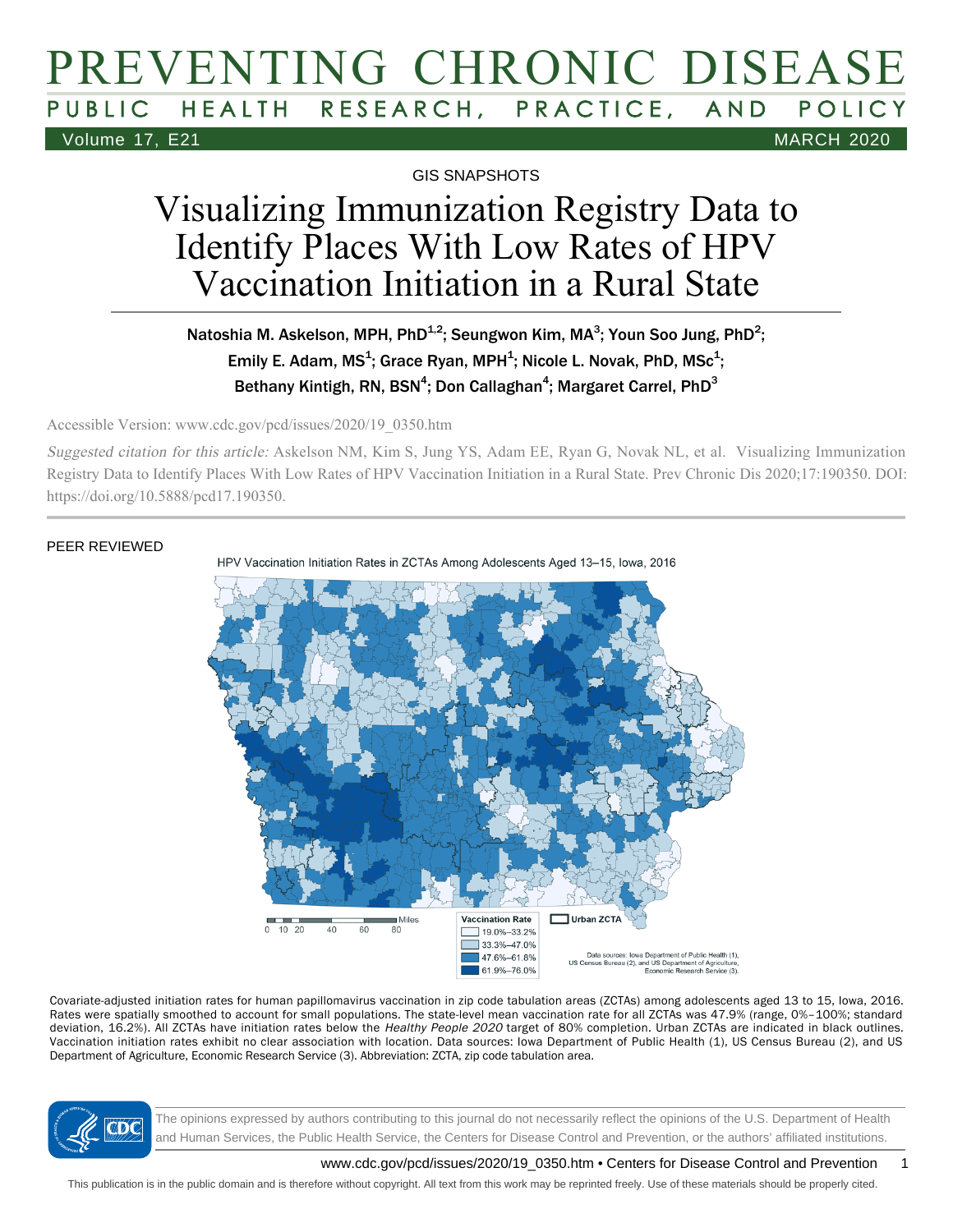### Background

Vaccination against human papillomavirus (HPV) protects against cancer and other diseases associated with the virus. Currently, the Advisory Committee on Immunization Practices recommends that boys and girls aged 11 and 12 receive a 2-dose vaccination series. Despite this recommendation, uptake of the HPV vaccine is low in comparison with uptake of other vaccines given at the same age (4). Some studies using national survey data identified rural residence as a risk factor for delayed HPV vaccination or no vaccination (5). However, national surveys often do not include enough rural children to adequately examine this risk factor. In this study, we used data from Iowa's robust state immunization registry to examine the relationship between location and HPV vaccination initiation.

## Data Sources and Map Logistics

We used ecological data on the number of children in each zip code born in years 2001, 2002, and 2003 and the number that received HPV vaccinations as provided by the Iowa Department of Public Health via the Iowa Immunization Registry Information System (IRIS) for 2016. We selected adolescents aged 13 to 15 to capture data on those who should have completed the 2-dose vaccination series. IRIS tracks vaccines administered to residents of Iowa, and in 2016 the system accounted for 98% of the state's population (1).

To examine the association between location and HPV vaccination initiation, we used regression modeling and controlled for the following variables at the level of zip code tabulation area (ZCTA) (Table 1): insurance coverage (percentage of population with public insurance and percentage with private insurance), race/ethnicity (percentage of population that is non-Hispanic white), poverty (percentage of population with income below 150% of the federal poverty level), education (percentage of population with a bachelor's degree and percentage with a high school diploma) (2). The variables were entered into the model as proportions.We also included information on whether the ZCTA was designated by the Health Resources and Services Administration as a Health Professional Shortage Area (6), whether the ZCTA crossed the border into another state, and whether the ZCTA was identified as a "new destination" community (defined as a community that had experienced recent growth in the Hispanic population) (7). We determined rural status by using rural–urban commuting area codes (3). ZCTAs with rural–urban commuting area codes 1, 2, or 3 were considered urban, and all others were considered rural. The outcome variable was the count of children aged 13 to 15 who received the first HPV vaccine among the total number of children in each ZCTA. We used binomial regression with a conditional

autoregressive prior and a Gaussian noise term to capture the spatially correlated random effects and the unstructured overdispersion in the model (8). The posterior distribution of parameters was generated by Markov Chain Monte Carlo procedures in Open-BUGS using R2OpenBUGS package in R (9). Posterior means of the vaccination rates in each ZCTA were inferred to generate a spatially smoothed map. The population-level covariates were used for smoothing to adjust for high variance and low stability of estimates in ZCTAs with small population sizes. The posterior means of the vaccination rate ratios were calculated in R and then imported into Esri's ArcMap version 10.7 and mapped according to equal intervals by using a continuous color scheme. Urban ZCTAs, as defined by rural–urban commuting area codes, were also mapped to demonstrate urban and rural vaccination initiation rates.

## Highlights

We found significant geographic variation in HPV vaccination initiation, with both high and low initiation rates in both urban and rural ZCTAs. When we controlled for zip code–level variables, initiation rates between urban zip codes and rural zip codes were not significantly different (rate ratio, 1.02; 95% credible interval, 0.95–1.10) (Table 2). The proportion of the population with a bachelor's degree was negatively associated with vaccination initiation (rate ratio, 0.45; 95% credible interval, 0.30–0.67). The following characteristics were positively associated with vaccination initiation: proportion of the population with public insurance (rate ratio, 1.47; 95% credible interval, 1.08–2.04), proportion of the population with private insurance (rate ratio, 1.61; 95% credible interval, 1.17–2.21), and proportion of the population with a high school diploma (rate ratio, 2.90; 95% credible interval, 1.48–6.73). We found no other significant associations with vaccination initiation.

## Action

Immunization registries can be important data sources for public health practitioners to identify priorities for immunization interventions in targeted locations and subpopulations. We found significant geographic variation in HPV vaccination initiation rates across Iowa. However, when we controlled for zip code–level variables, rurality was not significantly associated with HPV vaccination initiation at the ZTCA level. Registry data provide more nuanced insight than national survey data into which geographic areas are at risk for undervaccination and could be potential intervention targets.

Visualizing vaccination data as we did has several implications for groups invested in improving vaccination rates. First, our map can

The opinions expressed by authors contributing to this journal do not necessarily reflect the opinions of the U.S. Department of Health and Human Services, the Public Health Service, the Centers for Disease Control and Prevention, or the authors' affiliated institutions.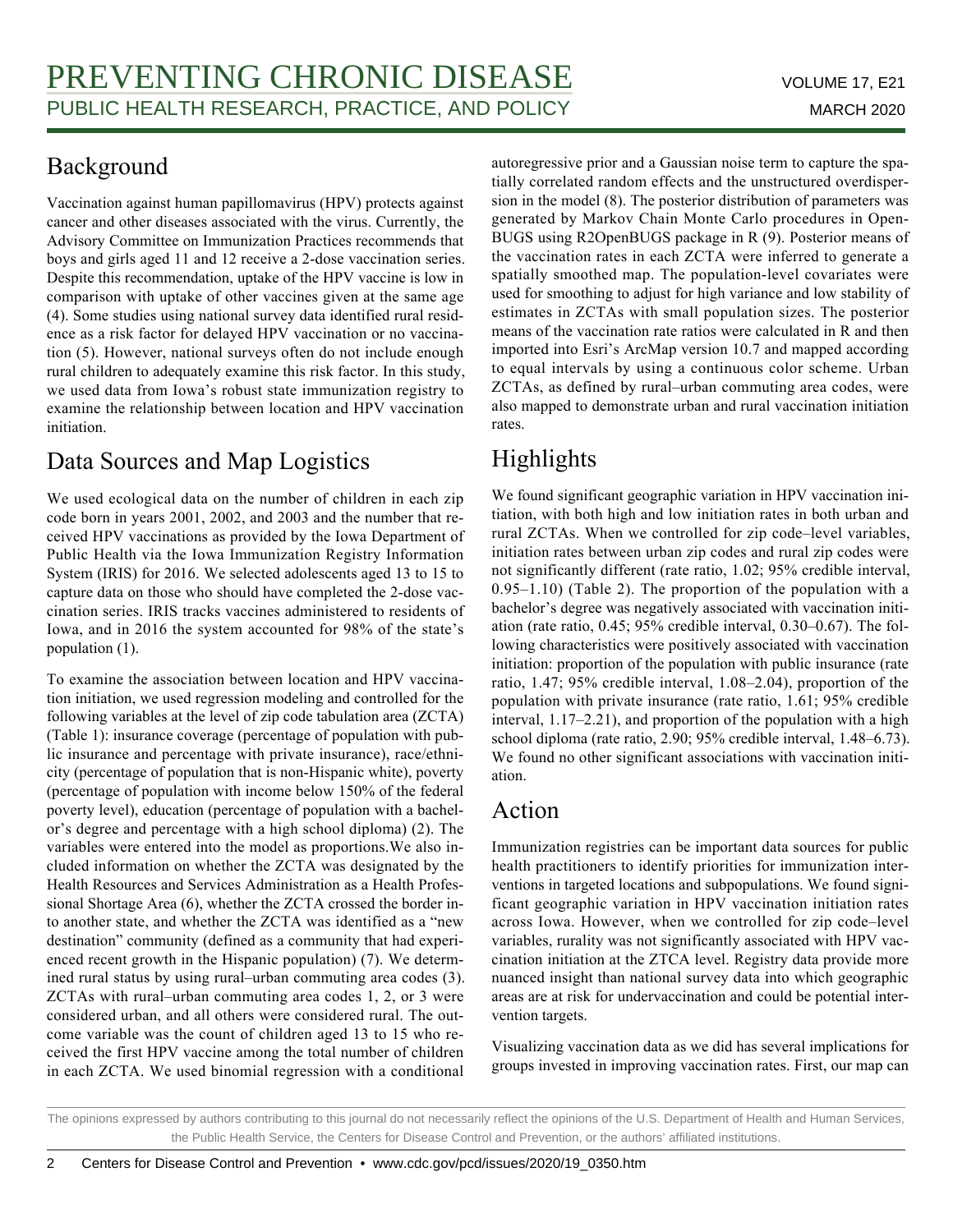## PREVENTING CHRONIC DISEASE VOLUME 17, E21 PUBLIC HEALTH RESEARCH, PRACTICE, AND POLICY MARCH 2020

help multiple stakeholders, including local and state health departments, insurers, and nonprofit organizations, determine where to focus financial and physical resources to improve vaccination initiation rates. Moreover, previous research in Iowa identified gaps in data related to vaccine delivery as a challenge for clinics and health care systems (10). Zip code–level analysis could help clinics and local health departments to better understand the population they serve and focus their vaccine delivery efforts. Future research should examine other predictors of spatial clustering of vaccination initiation rates beyond rural–urban location. Finally, our results show that state health departments can leverage relationships with university partners (or others with the capacity to perform complex geographic analyses) to better use available immunization data. Through this collaborative project, we provided our partners with an actionable map that will inform their outreach efforts and their work to improve HPV vaccination rates in Iowa.

## Acknowledgments

This publication was supported by cooperative agreement no. 3- U48-DP005021-01S4 from the Centers for Disease Control and Prevention. No copyrighted materials were used in the preparation of this research or article.

## Author Information

Corresponding Author: Natoshia M. Askelson, PhD, MPH, Department of Community and Behavioral Health, Public Policy Center, University of Iowa, 145 N Riverside Dr, Iowa City, IA 52242. Telephone: 319-335-6867. Email: natoshiaaskelson@uiowa.edu.

Author Affiliations: <sup>1</sup>Department of Community and Behavioral Health, University of Iowa, Iowa City, Iowa. <sup>2</sup>Public Policy Center, University of Iowa, Iowa City, Iowa. <sup>3</sup>Department of Geographical and Sustainability Sciences, University of Iowa, Iowa City, Iowa. <sup>4</sup>Bureau of Immunization and Tuberculosis, Iowa Department of Public Health, Des Moines, Iowa.

## References

1. Iowa Department of Public Health. 2016 Immunizations in Iowa: immunization program annual report. Des Moines (IA): Bureau of Immunization and Tuberculosis. 2018 http:// idph.iowa.gov/Portals/1/userfiles/39/ 2016%20Immunization%20Annual%20Report%20w%20Cove r%201-5-2018%20Final.pdf. Accessed December 31, 2019.

- 2. US Census Bureau. 2012-2016 American Community Survey 5-year estimates. https://factfinder.census.gov/faces/nav/jsf/ pages/searchresults.xhtml?refresh=t. Accessed April 5, 2019.
- US Department of Agriculture, Economic Research Service. 3. Rural urban commuting area codes 2010. https:// www.ers.usda.gov/data-products/rural-urban-commuting-areacodes/. Accessed April 5, 2019.
- Walker TY, Elam-Evans LD, Yankey D, Markowitz LE, 4. Williams CL, Mbaeyi SA, et al. National, regional, state, and selected local area vaccination coverage among adolescents aged 13–17 years — United States, 2017. MMWR Morb Mortal Wkly Rep 2018;67(33):909–17.
- 5. Swiecki-Sikora AL, Henry KA, Kepka D. HPV vaccination coverage among US teens across the rural–urban continuum. J Rural Health 2019;35(4):506–17.
- 6. Health Resources and Services Administration. Health professional shortage areas. https://data.hrsa.gov/tools/ shortage-area/hpsa-find. Accessed April, 5, 2019.
- 7. Askelson NM, Bentler S, Daniel-Ulloa J, Novak N, Pooley M, Ryan G, et al.Defining new destinations: a systematic method for identifying communities and exploring health behavior disparities. Annual Meeting and Scientific Sessions for the Society of Behavioral Medicine; 2019Mar 6–9; Washington, DC.
- 8. Besag J, York J, Mollié A. Bayesian image restoration, with two applications in spatial statistics. Ann Inst Stat Math 1991; 43(1):1–20.
- 9. Sturtz S, Ligges U, Gelman A. R2OpenBUGS: a package for running OpenBUGS from R. https://cran.r-project.org/web/ packages/R2OpenBUGS/vignettes/R2OpenBUGS.pdf. Accessed July 15, 2019.
- 10. Askelson NM, Ryan G, Seegmiller L, Pieper F, Kintigh B, Callaghan D. Implementation challenges and opportunities related to HPV vaccination quality improvement in primary care clinics in a rural state. J Community Health 2019; 44(4):790–5.

The opinions expressed by authors contributing to this journal do not necessarily reflect the opinions of the U.S. Department of Health and Human Services, the Public Health Service, the Centers for Disease Control and Prevention, or the authors' affiliated institutions.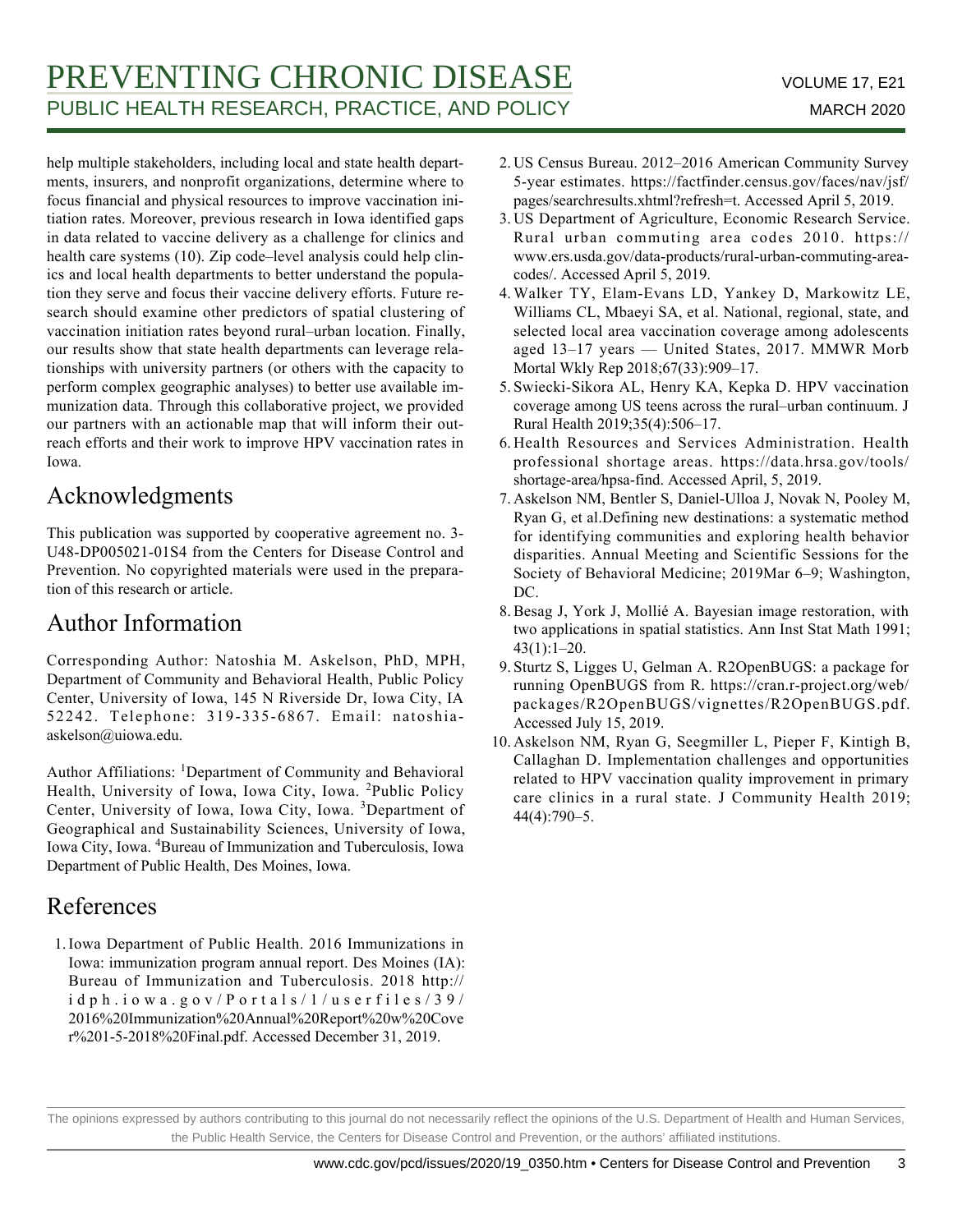## Tables

#### Table 1. Descriptive Statistics for ZCTAs in Iowa (N = 933) for Variables Included In Regression Model, 2016

| Variable                                                              | No. (%)    | Mean (SD), % |
|-----------------------------------------------------------------------|------------|--------------|
| Designated as a Health Professional Shortage Area <sup>a</sup>        | 432 (46.3) |              |
| Crosses into a bordering state                                        | 123 (13.2) |              |
| Designated as a "new destination" community <sup>b</sup>              | 52(5.6)    |              |
| Designated as rural <sup>c</sup>                                      | 376 (40.3) |              |
| Percentage of population with public insurance                        |            | 32(19)       |
| Percentage of population with private insurance                       |            | 70 (21)      |
| Percentage of non-Hispanic white persons                              |            | 96(7)        |
| Percentage of population with income below 150% federal poverty level |            | 9(6)         |
| Percentage of population with bachelor's degree                       |            | 19(10)       |
| Percentage of population with high school diploma                     |            | 92(7)        |

Abbreviation: —, not applicable; ZCTA, zip code tabulation area.

<sup>a</sup> A geographic area with a shortage of primary care, dental, or mental health providers and services (6).

**b** Defined as a community that had experienced recent growth in the Hispanic population (7).

c Determined by using rural–urban commuting area codes (3). ZCTAs with rural–urban commuting area codes 1, 2, or 3 were considered urban, and all others were considered rural.

The opinions expressed by authors contributing to this journal do not necessarily reflect the opinions of the U.S. Department of Health and Human Services, the Public Health Service, the Centers for Disease Control and Prevention, or the authors' affiliated institutions.